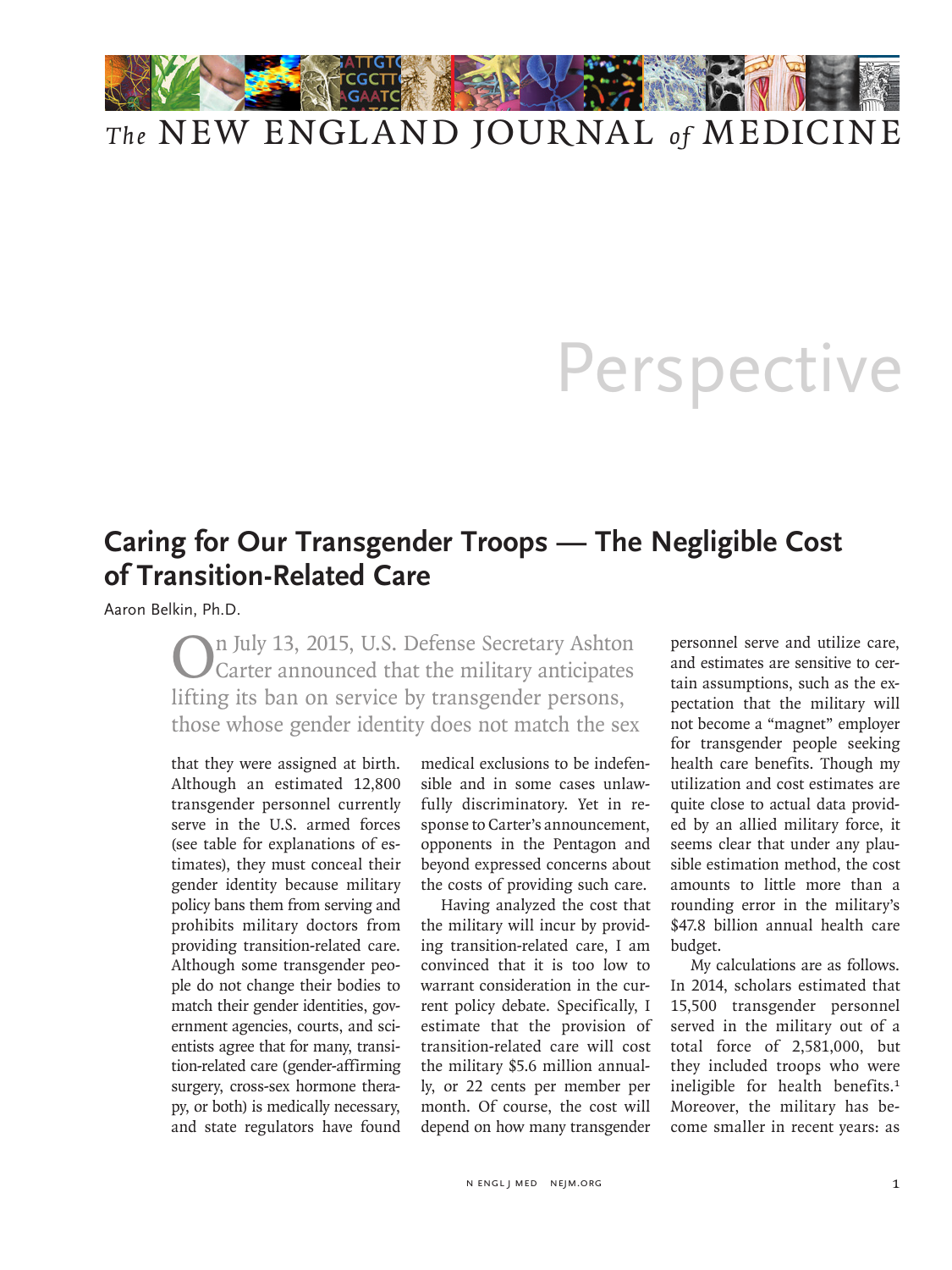| Estimating the Cost to the U.S. Military of Providing Transition-Related Care for Transgender Personnel.* |                                      |                                                                                                                                                                                                        |                                                                                                                                                                                      |
|-----------------------------------------------------------------------------------------------------------|--------------------------------------|--------------------------------------------------------------------------------------------------------------------------------------------------------------------------------------------------------|--------------------------------------------------------------------------------------------------------------------------------------------------------------------------------------|
| Variable                                                                                                  | <b>Estimate for</b><br>U.S. Military | Calculation                                                                                                                                                                                            | Australian Military (accuracy check)                                                                                                                                                 |
| No. of transgender troops                                                                                 | 12,800                               | 2,136,799 (2015 force size) ÷ 2,581,000<br>(2012 force size) $\times$ 15,500 (estimated<br>no. of transgender troops in $2012$ ) = 12,832                                                              |                                                                                                                                                                                      |
| Overrepresentation of trans-<br>gender persons in the mil-<br>itary                                       | $\times 2$                           | $12,800 \div 2,136,799 = 0.6\%$ ; among U.S.<br>civilian adults, 700,000, or 0.3% of the<br>population, are transgender; $0.6 \div 0.3 = 2$                                                            |                                                                                                                                                                                      |
| No. expected to utilize transition-<br>related care per yr                                                | 188                                  | 0.000044 (employee utilization rate for<br>transition-related care at large civilian<br>employers) $\times$ 2, 136, 799 $\times$ 2 (over-<br>representation of transgender<br>persons in the military) | 13 (persons receiving transition-related<br>care) over 30 mo = 5.2 persons per yr;<br>$5.2 \div 58,000$ (total force size) = 1 person<br>per 11,154 troops; 2,136,779 ÷ 11,154 = 192 |
| Cost                                                                                                      |                                      |                                                                                                                                                                                                        |                                                                                                                                                                                      |
| Per person receiving transi-<br>tion-related care                                                         | \$29,929                             | Cost per University of California claimant<br>receiving transition-related care                                                                                                                        |                                                                                                                                                                                      |
| Total                                                                                                     | \$5.6 million per yr                 | $$29,929 \times 188$                                                                                                                                                                                   | \$287,710 (cost over 30 mo) $\div$ 30 $\times$ 12<br>$= $115,084; 2,136,779$ (U.S. troops)<br>÷ 58,000 (Australian troops) ×<br>$$115,084 = $4.2$ million per year                   |
| Per transgender service<br>member                                                                         | \$438 per yr                         | \$5.6 million $\div$ 12,800                                                                                                                                                                            |                                                                                                                                                                                      |
| Per member of the military                                                                                | \$2.62 per yr<br>(22 cents per mo)   | \$5.6 million $\div$ 2,136,779                                                                                                                                                                         |                                                                                                                                                                                      |

\* Data are from the Defense Manpower Data Center; Gates and Herman<sup>2</sup>; Herman<sup>2</sup>; 9News<sup>3</sup>; and State of California Department of Insurance.<sup>4</sup>

of May 31, 2015, a total of 2,136,779 troops served in the Active and Selected Reserve components and were thus eligible for health benefits. Assuming that the number of transgender personnel has declined along with the overall force size, and excluding those serving in Reserve components whose members are ineligible for medical benefits, I estimate that 12,800 transgender troops serve currently and are eligible for health care.

As for the expected utilization of transition-related care, the latest research suggests that among large civilian employers whose insurance plans offer transitionrelated care including surgery and hormones, an average of 0.044 per thousand employees (one of every 22,727) file claims for such care annually.<sup>2</sup> On the basis of this utilization rate, the military

could expect that 94 transgender service members will require transition-related care annually. However, transgender persons are overrepresented in the military by a factor of two — possibly in part because, before attaining selfacceptance, many transgender women (people born biologically male who identify as female) seek to prove to themselves that they are not transgender by joining the military and trying to fit into its hypermasculine culture.<sup>5</sup>

If transgender people are twice as likely to serve in the military as to work for the civilian firms from which the 0.044 figure was derived, then an estimated 188 transgender service members would be expected to require some type of transition-related care annually. It is not possible, on the basis of the available data, to estimate how many will require hormones only, surgery only, or hormones plus surgery.

As an accuracy check, consider the Australian military, which covers the cost of transition-related care: over a 30-month period, 13 Australian troops out of a fulltime force of 58,000 underwent gender transition — an average of 1 service member out of 11,154 per year.3 If the Australian rate were applicable to the U.S. military, the Pentagon could expect 192 service members to undergo gender transition annually.

To estimate the cost of care, note that under insurance plans offered to University of California employees and their dependents, the average cost of transitionrelated care (surgery, hormones, or both) per person needing treatment was \$29,929 over 6.5 years.<sup>4</sup> This estimate was derived from 690,316 total person-years of cov-